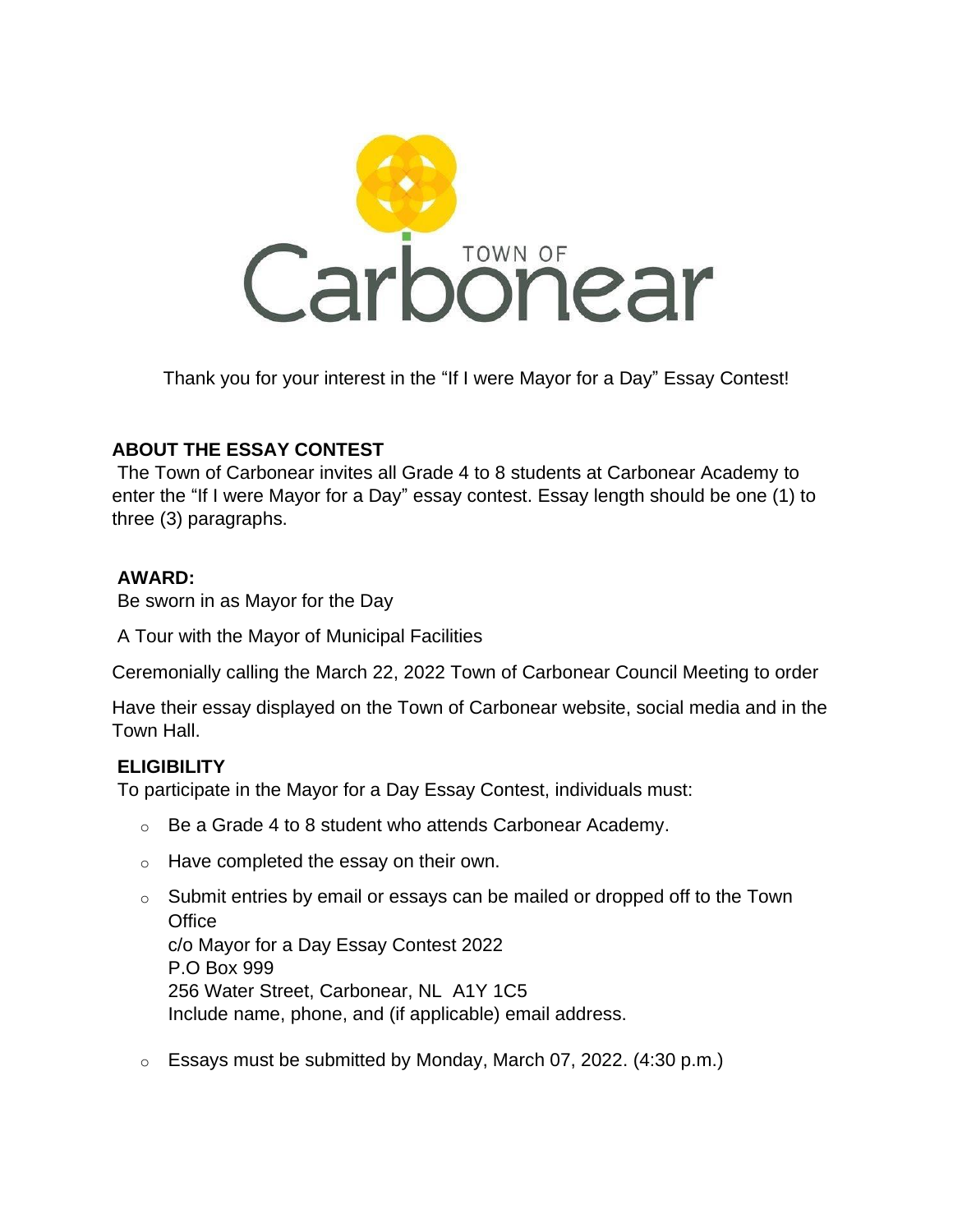## **If I were Mayor for a Day Essay Contest Rules and Regulations:**

1. Entries will be accepted starting Thursday, February 24, 2022 and ending on Monday, March 07, 2022 at 4:30 p.m.

2. Submission may be **Emailed:** [carbonear@nf.aibn.com](mailto:carbonear@nf.aibn.com) **Mailed or delivered:** c/o "If I were Mayor for a Day" Essay Contest Town of Carbonear P.O Box 999 256 Water Street, Carbonear, NL A1Y 1C5

3. Entrants must include their name, address and telephone number (email address if applicable).

4. Each applicant must be a current Carbonear Academy student who resides in the Town of Carbonear.

5. All applicants must have a parent or legal guardian sign the application form.

6. An entrant may only make one submission for consideration.

7. Entries may be used in advertising for the Town of Carbonear, its programs and services. No personal information will be included in promotional materials without the express permission of the parent/guardian of the student.

8. The judging panel will consist of the Town of Carbonear staff. This panel will then make a recommendation to the Mayor, who will then make the final decision on the successful student.

9. The judging panel will rate the entries on a scale of 1 through 10 in the following criteria:

- a. Originality
- b. Creativeness

c. Overall significance and impression of the submission.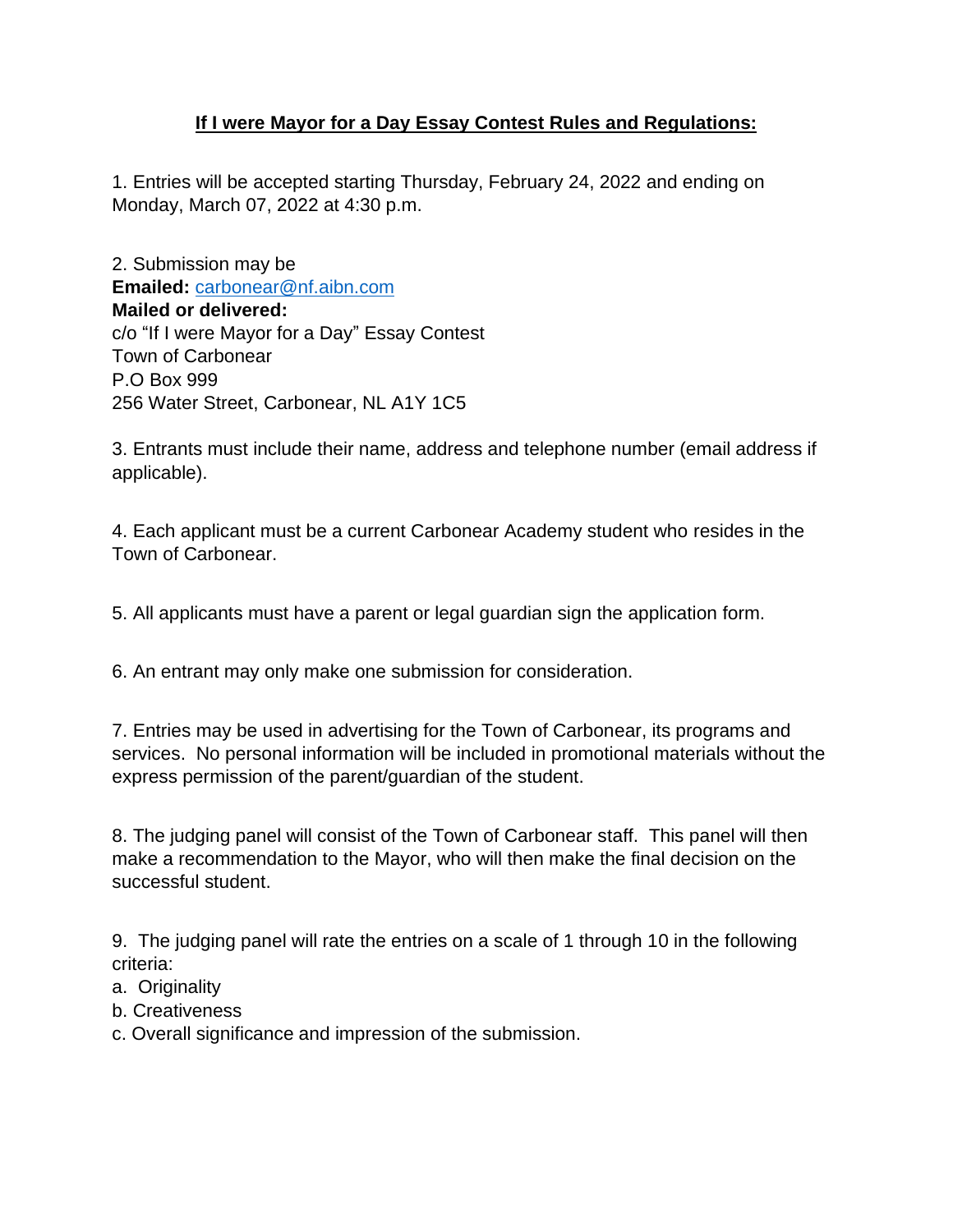10. Town staff will contact the winning entry on Tuesday, March 8, 2022. If you do not receive a call/email, please know that your idea and submission were greatly appreciated and we thank you for your submission.

11. The winning entry will be announced during the Town of Carbonear Regular Council Meeting on Tuesday, March 8, 2022.